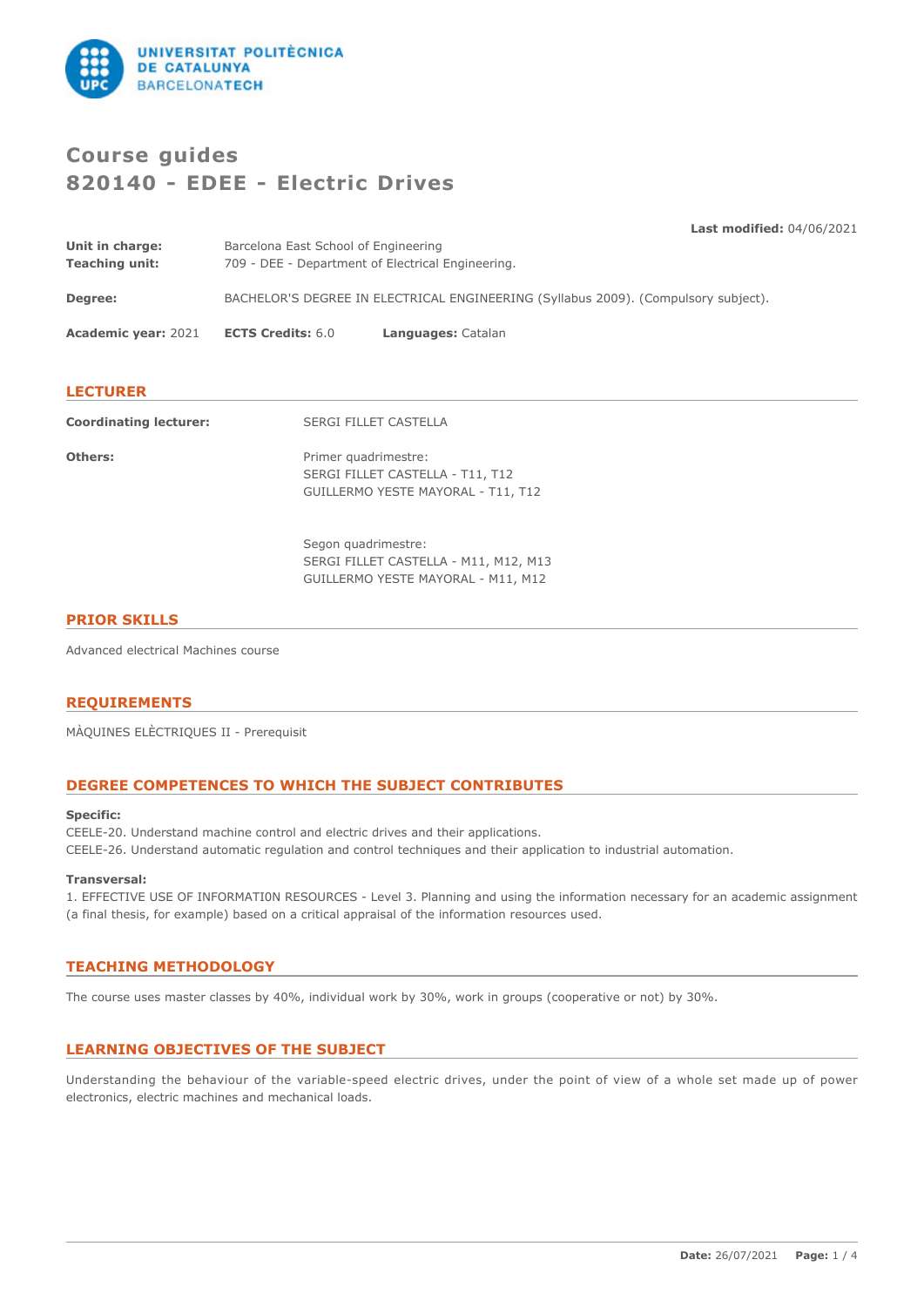

# **STUDY LOAD**

| $ $ Type          | <b>Hours</b> | Percentage |
|-------------------|--------------|------------|
| Hours small group | 15,0         | 10.00      |
| Self study        | 90,0         | 60.00      |
| Hours large group | 45,0         | 30.00      |

**Total learning time:** 150 h

# **CONTENTS**

### **1. POWER ELECTRÒNICS AND DRIVES.**

#### **Description:**

Classification and basic characteristics of electrical drives.

#### **Specific objectives:**

Power electronics for electric drives. Tipes of electric drives. performance characteristics. Variable speed operation. Four-quadrant operation.

**Full-or-part-time:** 15h Theory classes: 4h Laboratory classes: 1h Self study : 10h

### **2. INDUCTION THREE-PHASE ASYNCRONOUS MOTOR IN STEADY STATE.**

## **Description:**

Application of the steady state induction motor model to the starting process and to variable-speed operation.

# **Specific objectives:**

Equivalent circuits. Motor starting. Variable-speed operation. Variable frequency-fed motor. Constant torque and constant speed operation. Current-fed motor.

### **Full-or-part-time:** 19h 40m

Theory classes: 7h Laboratory classes: 1h Self study : 11h 40m

### **3. SYNCHRONOUS MOTORS.**

#### **Description:**

Variable-speed drives based on synchronous motor.

### **Specific objectives:**

Classification and equivalent circuits. Voltage and current-fed schemes. Self-commutated systems. Cycloconvertes application.

**Full-or-part-time:** 17h 50m Theory classes: 7h Laboratory classes: 1h Self study : 9h 50m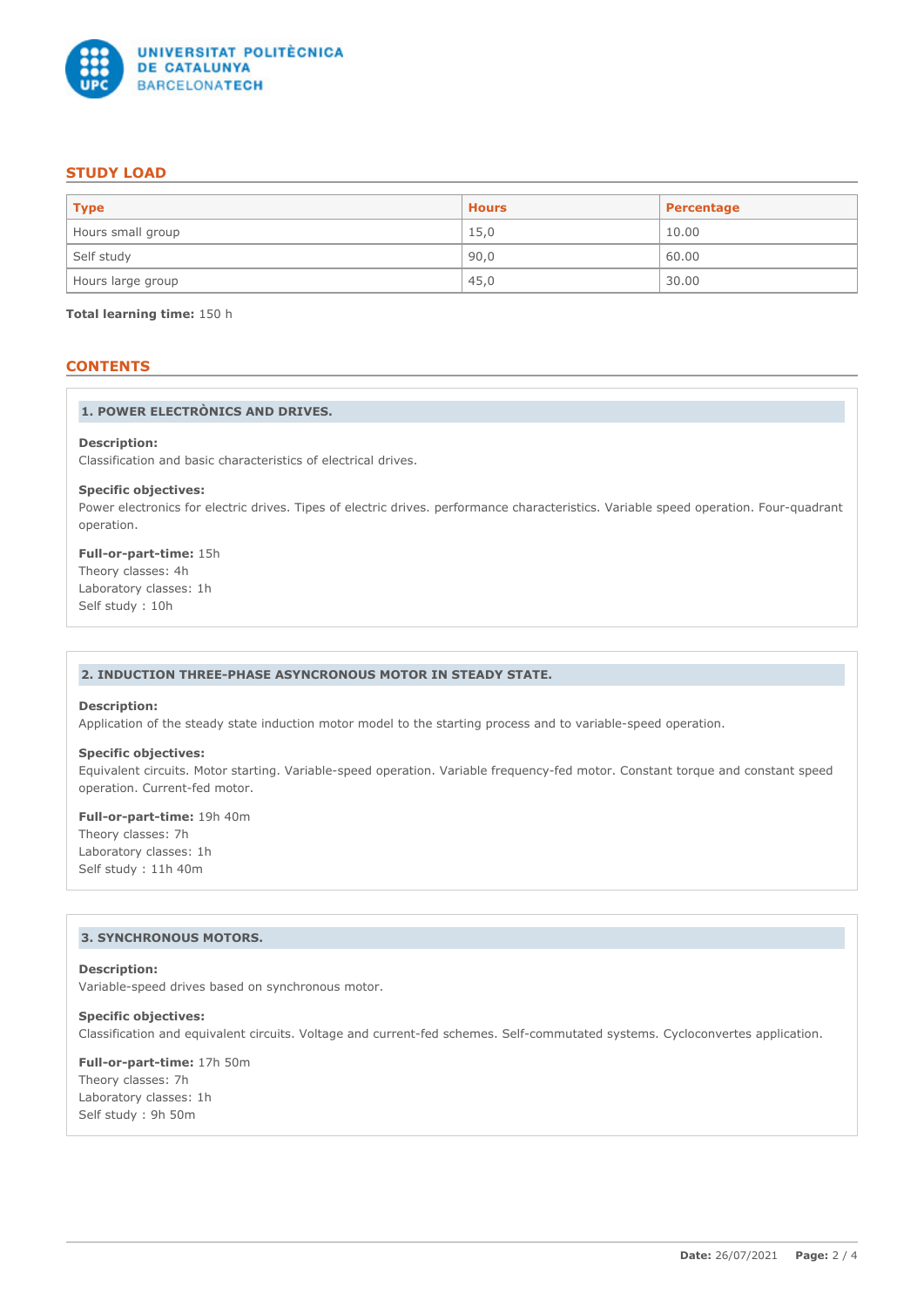

# **4. DYNAMIC MODELLING OF AC MACHINES.**

### **Description:**

Dynamic models of AC machines.

### **Specific objectives:**

Introduction of space-phasors.Three-phase to two-phase transformation. Power balance and electromechanical torque. Deduction of steady state equivalent circuit. Applications.

**Full-or-part-time:** 23h 20m Theory classes: 9h Laboratory classes: 1h Self study : 13h 20m

### **5. NON VECTORIAL CONTROL OF AC MACHINES.**

### **Description:**

Control techniques for ac machines.

### **Specific objectives:**

Classification of control techniques. Scalar control. Vector control. Applications for the asynchronous and the synchronous machines.

## **Full-or-part-time:** 12h 20m Theory classes: 3h Laboratory classes: 1h Self study : 8h 20m

### **6. VECTORIAL CONTROL ON ALTERN CURRENT MACHINES**

**Description:** content english

**Full-or-part-time:** 23h 20m Theory classes: 9h Laboratory classes: 1h Self study : 13h 20m

### **7. NON CONVENTIONAL ELECTRIC MACHINES**

**Description:** content english

### **Related competencies :**

CEELE-20. Understand machine control and electric drives and their applications.

CEELE-26. Understand automatic regulation and control techniques and their application to industrial automation. 06 URI N3. EFFECTIVE USE OF INFORMATI0N RESOURCES - Level 3. Planning and using the information necessary for an academic assignment (a final thesis, for example) based on a critical appraisal of the information resources used.

**Full-or-part-time:** 8h 30m Theory classes: 5h Self study : 3h 30m